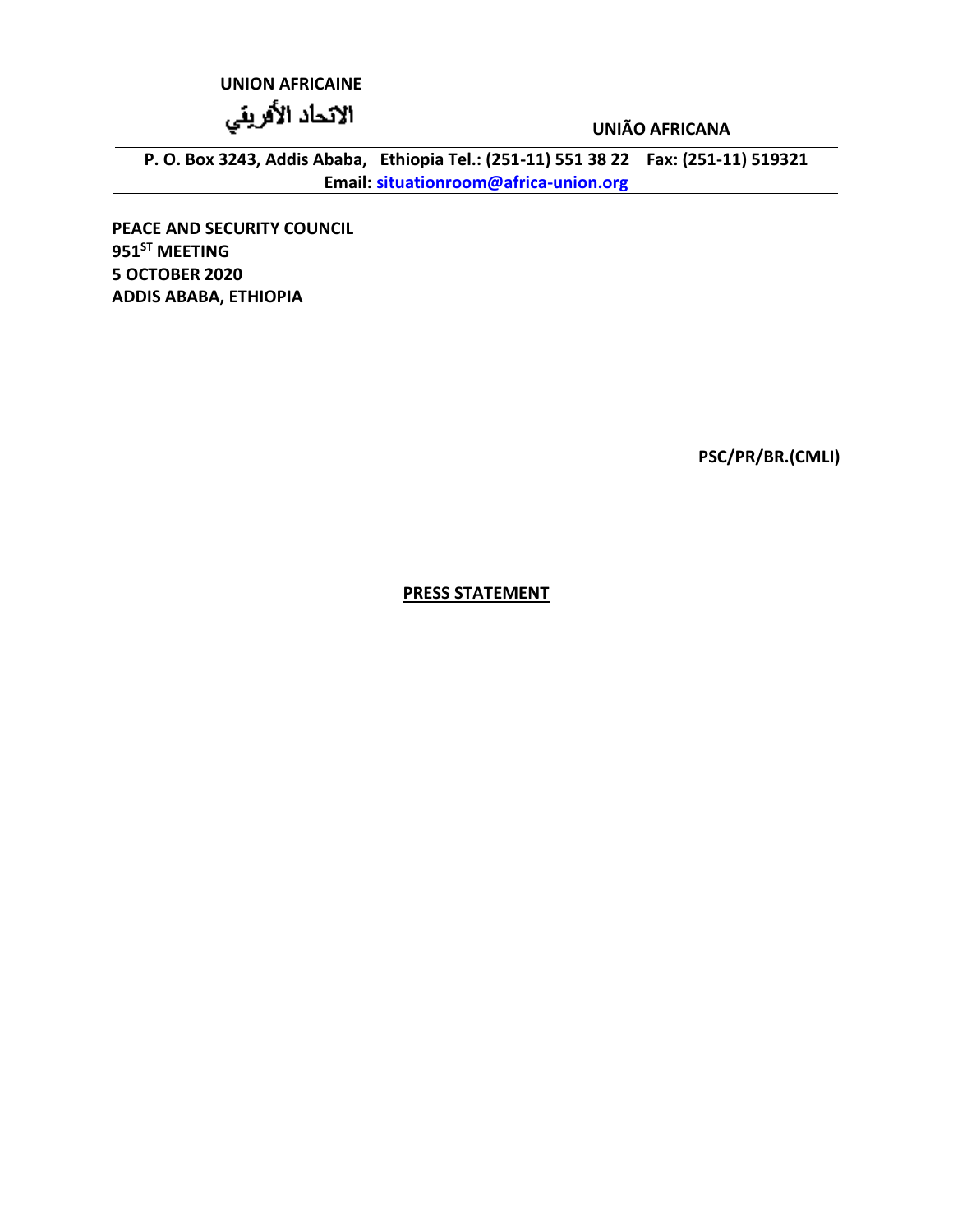## **PRESS STATEMENT**

The Peace and Security Council (PSC) of the African Union (AU), dedicated its  $951<sup>st</sup>$ meeting, held on 5 October 2020, to a virtual open session on the theme: "Implementation and Commemoration of United Nations (UN) Security Council Resolution 1325 on Women, Peace and Security". The Open Session was held to mark, both, the 20<sup>th</sup> Anniversary of the adoption of UNSC Resolution 1325 and coincided with the 25<sup>th</sup> Anniversary of the Beijing Declaration and Platform for Action.

Council took note of the opening statement made by the Chairperson of the PSC for the month of October 2020, H.E. Ambassador Osama Abdelkhalik, Permanent Representative of the Arab Republic of Egypt to the AU, as well as the presentation made by the Special Envoy of the Chairperson of the AU Commission on Women, Peace and Security, Madam Bineta Diop. Council also took note of the statement of the UN Under-Secretary-General and Executive Director of UN Women, Mme Phumzile Mlambo-Ngcuka, read on her behalf by Mme Marie Goretti Nduwayo; the statement made by the Minister of the Federal Republic of Somalia for Women and Human Rights Development, Mme Deqa Yasin; as well as the statement made by the coordinator of the African Women Leaders Network and Women Leaders Platform in Mali, Mme Cisse Aissata Cissoko. The meeting was attended by representatives of the AU Member States, UN organizations, partners and other relevant stakeholders.

Council recalled its previous outcomes, on women, peace and security in Africa, particularly, Press Statements [PSC/PR/BR.(DCCCLXXXVIII)]; adopted at its 887<sup>th</sup> meeting (open session) held on 17 October 2019 and [PSC/PR/BR.(DCCCIII)] adopted at its 803<sup>rd</sup> meeting held on 19 October 2018.

Council recalled also the UN Security Council resolution 1325 (2000), which is a landmark decision aimed at ensuring that women and girls are systematically and sustainably included in the peace and security agenda at all levels. Council recalled further Aspiration number 6 of Agenda 2063, which aims at building an Africa where development is people-driven and the potential of women and the youth is unleashed; as well as the Protocol to the African Charter on Human and People's Rights on the Rights of Women in Africa, adopted in Maputo Mozambique in 2003 (the Maputo Protocol), as a legal instrument that provide a set of norms on human rights for African women. Council recalled as well Sustainable Development Goal Number 16 of promoting peaceful and inclusive societies for sustainable development, providing access to justice for all and building effective, accountable and inclusive institutions at all levels.

Council reiterated that Women, Peace and Security Agenda is crucial in realizing the goals set in AU Agenda 2063 and UN Agenda 2030, as well as the AU flagship project of silencing the guns in Africa, with a view to creating conducive conditions for Africa's development. In this respect, Council commended the efforts being deployed by the AU Chairperson Special Envoy on Women, Peace and Security in spearheading the Women, Peace and Security Agenda in Africa and welcomed the progress made, thus far, as reflected in the Second Report on the implementation of the Women, Peace and Security Agenda in Africa, using the Continental Results Framework (CRF) adopted by the Peace and Security Council in May 2018.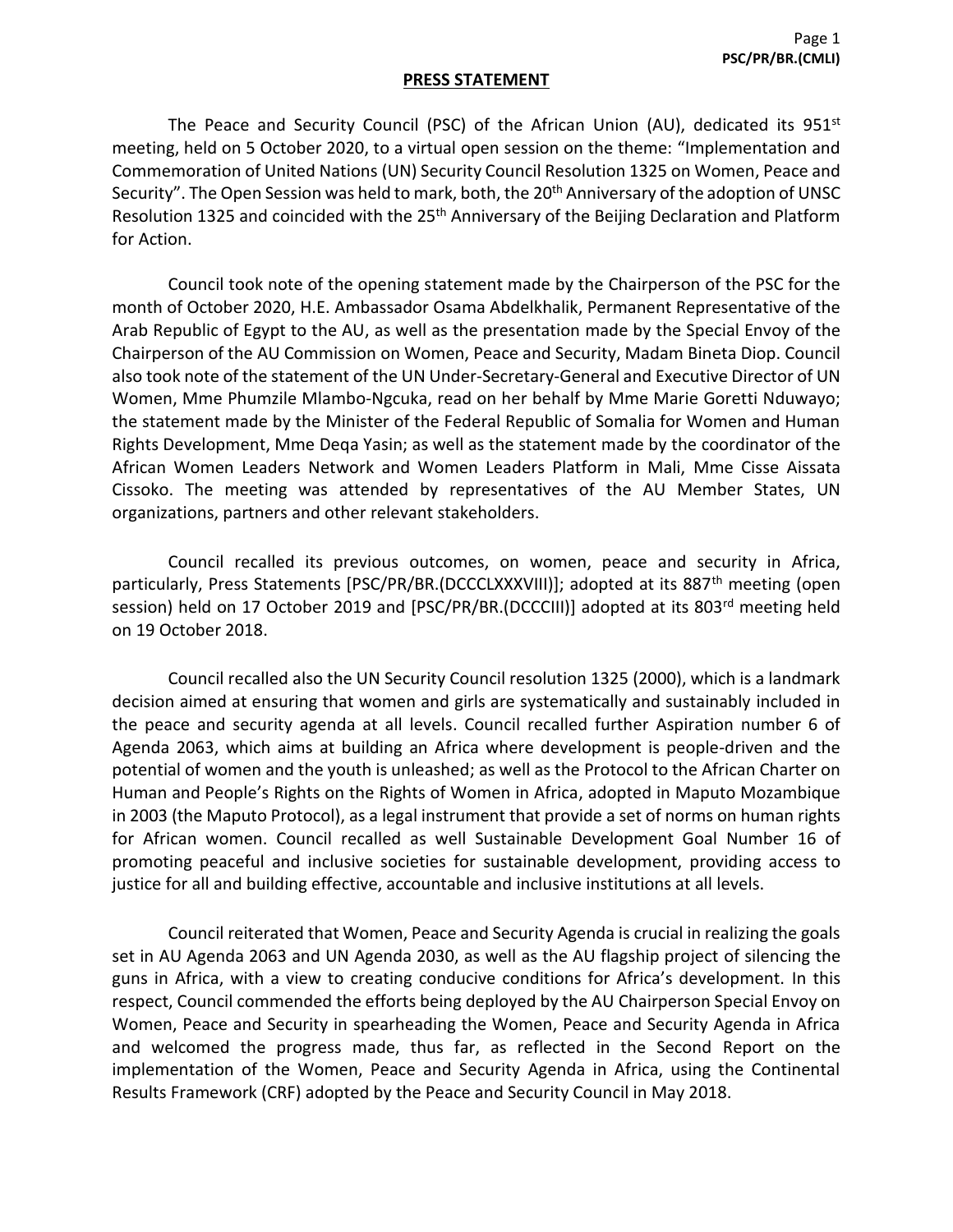Council welcomed the increased commitment by AU Member States to develop and to implement National Action Plans and commended all those Member States that have adopted their National Action Plans, and encouraged those, which have not yet developed or adopted National Action Plans to expeditiously do so.

Council underlined the necessity of the full and effective implementation of the Women, Peace and Security Agenda through a comprehensive approach that ensures that balance between the four pillars of prevention, protection, participation, and recovery and relief, while respecting the principle of national interest and taking into account the cultural and societal specificities in each of the countries in armed conflict or emerging from it.

Council reiterated its call for Member States to redouble their efforts in implementing the Women, Peace and Security Agenda, among others, through enhanced capacity building and dedication of domestic resources allocated to implementing their national commitments and deepen their ownership of the process, as well as developing national programmes which promote women's participation in peace processes and peace building activities.

Council, once again, underlined the importance of mainstreaming the Women, Peace and Security Agenda in all the relevant programs of the African Union Commission in relation to promotion of peace, security and stability in the African Continent, and highlighted the need to ensure the mainstreaming of the WPS agenda in the activities undertaken under the AU Post-Conflict Reconstruction and Development Policy (AUPCRD) including through the AU's PCRD Centre in Cairo. Council stressed the importance of continued increase in the representation of women in peace keeping and peace support operations.

Council called for enhanced support to women and women's organizations, and particularly the women actors and organizations who are involved in the implementation of the Women, Peace and Security Agenda at the local and national levels, Council commended the efforts being deployed by the relevant stakeholders, and particularly women's organizations, in Somalia and in Mali to promote the rights of women and girls.

Council underscored the need for the AU Member States and the AU Commission to redouble efforts in mobilizing all resources required to the Office of the Special Envoy, in order to further enhance the institutional capacity and effectiveness of the Office in discharging its mandate and invited the chairperson of the AU Commission to take steps to further institutionalize the work of the Office of the Special Envoy on women, Peace and Security.

Council underlined the fundamental importance of enhanced cooperation and synergy in the efforts deployed by Member States, Regional Economic Communities and Regional mechanisms (RECs/RMs), the African Network of Women in Conflict Prevention and Peace Mediation (FemWise - Africa) subsidiary organ of the Panel of the Wise, the United Nations agencies, programmes and funds and other relevant stakeholders.

Council commended the AU partners, and the broader international community, for their continued support to the AU Women, Peace and Security Agenda in conflict settings within the African Continent. Council encouraged the international partners, including the United Nations